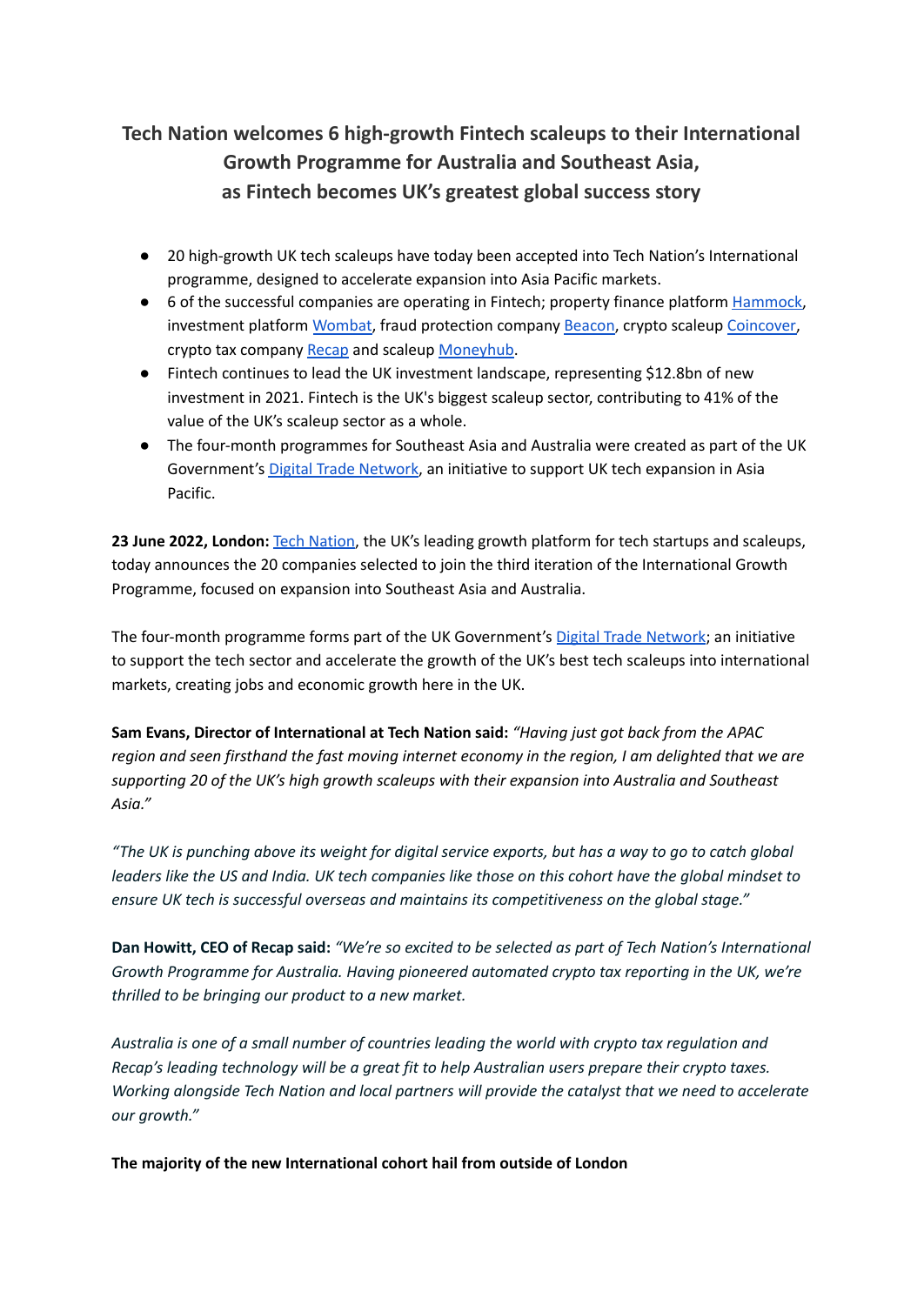The 20 scaleups span several tech sectors, including Fintech (and crypto), lawtech, cyber, healthtech and climate tech - for which the demand in Asia Pacific is high. The selected cohort demonstrates regional diversity across the UK. 65% are headquartered outside of London, with significant hubs in the Midlands, the Southeast, Scotland and Yorkshire.

Companies joining the programme have been selected based on strict criteria that demonstrate aptitude for scaling internationally, and were assessed by technology and trade specialists. Tech Nation received more than 120 applications for the programme.

# **Opportunity for UK tech scaleups in the APAC region is soaring**

As one of the most populous and diverse regions in the world, Asia-Pacific represents two-thirds of the world's population. Within the next 20 years, Asia is estimated to make up half of global GDP and 40% of global consumption.

Australia has one of the fastest growing Fintech sectors in the world, built on Australia's A\$10 trillion financial services industry. Meanwhile, digital financial services revenue in Southeast Asia is estimated to grow to \$38bn by 2025.

## **UK tech success in APAC**

UK scaleups are already seeing success in the Asia Pacific region off the back of Tech Nation's international support. Alumni including SeedLegals and OLIO set up in Singapore earlier this year, and Sensat, SoPost, ISMS.Online, Guide Education, NPlan and LandTech all landed or expanded their presence in Australia.

**End**

## **Notes to the editor:**

## **About the 6 Fintech winners:**

## **Recap (Lincoln)**

*Recap has been selected for the International Growth Programme 3.0 for Australia* <https://recap.io/>

Recap makes crypto taxes simple. They help users calculate crypto taxes in a simple to use, privacy-focused app. With thousands of transactions across different wallets, blockchains and exchanges, crypto taxes can be messy. With Recap, users can easily track all their crypto assets in one place and automatically calculate their crypto tax position.

## **Beacon (Leeds)**

*Beacon has been selected for the International Growth Programme 3.0 for Southeast Asia* <https://www.thisisbeacon.com/>

Beacon's Click Fraud Protection detects bots across paid search and social, and blocks bots on Meta,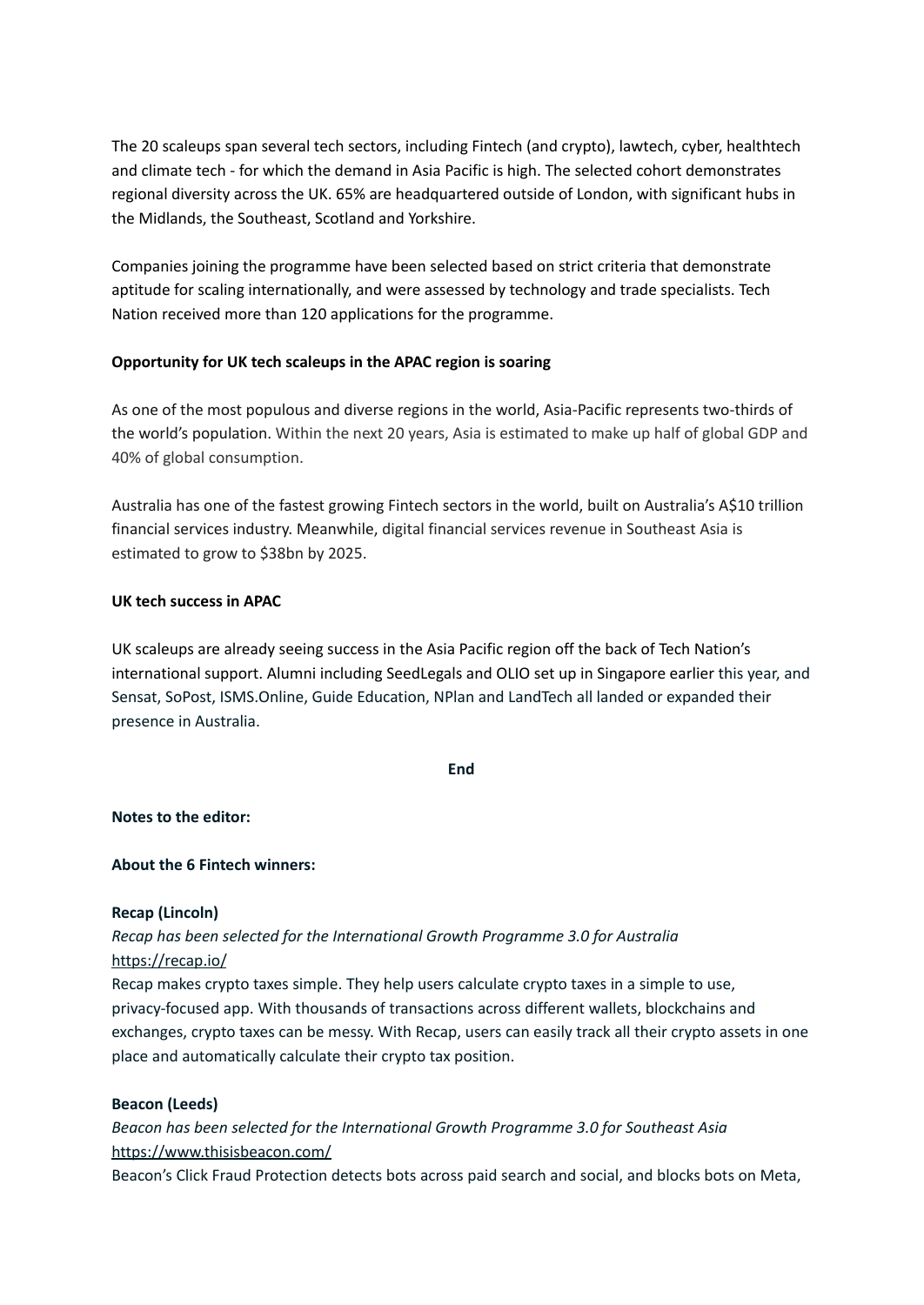Instagram, Google Ads and Microsoft Ads. Beacon is currently reducing ad waste by up to 60% for our customers, meaning that they get massively better value and return from their ad spend. Beacon's Veracity SaaS platform detects and prevents bots in other sectors including financial services, commerce, and insurance.

# **Coincover (Cardiff)**

# *Coincover has been selected for the International Growth Programme 3.0 for Southeast Asia* <https://www.coincover.com/>

Cryptocurrency ownership is growing fast and becoming more mainstream, however to many it still feels like a risky investment. Coincover is changing this by creating the easiest way to protect and manage digital currency anywhere in the world. Coincover is the first and only service to guarantee digital funds will not be lost or stolen. By combining insurance with the latest security features, we significantly reduce risk and make digital currency investments simple, safe, and secure for retail and business customers.

# **Moneyhub (Bristol)**

# *Moneyhub has been selected for the International Growth Programme 3.0 for Australia* <https://www.moneyhub.com/>

Moneyhub is a group of developers, financial experts, and optimists who share a vision for improving the financial wellness of people, their businesses, and their communities.

## **Hammock (London)**

# *Hammock has been selected for the International Growth Programme 3.0 for Australia* <https://www.usehammock.com/>

Hammock is the property finance platform that helps landlords save time and money. They provide banking, bookkeeping, tax statements and business intelligence services for the property sector.

## **Wombat (London)**

# *Wombat has been selected for the International Growth Programme 3.0 for Australia* <https://www.wombatinvest.com/>

Hammock makes investing in your future accessible and enjoyable, by building products that smash down the barriers to the stock market.

## **About Tech Nation's International Growth Programme:**

Tech Nation International is helping UK scaleups derisk and accelerate international growth – with a current focus on Asia Pacific markets. Through a range of activities UK scaleups will have the opportunity to accelerate access to capital, customers and talent, so that you can land and expand successfully in the Asia Pacific region. This work is part of the UK government's [Digital](https://technation.io/news/uk-scaleups-asia-pacific/) Trade [Network.](https://technation.io/news/uk-scaleups-asia-pacific/)

# **About Tech Nation:**

Tech Nation is the leading growth platform for UK tech scaleups. Tech Nation fuels the growth of game-changing founders, leaders, and scaling companies so they can positively transform societies and economies; providing them with the coaching, content, and community they need for their journey in designing the future. Tech Nation has years of experience facilitating and helping UK tech